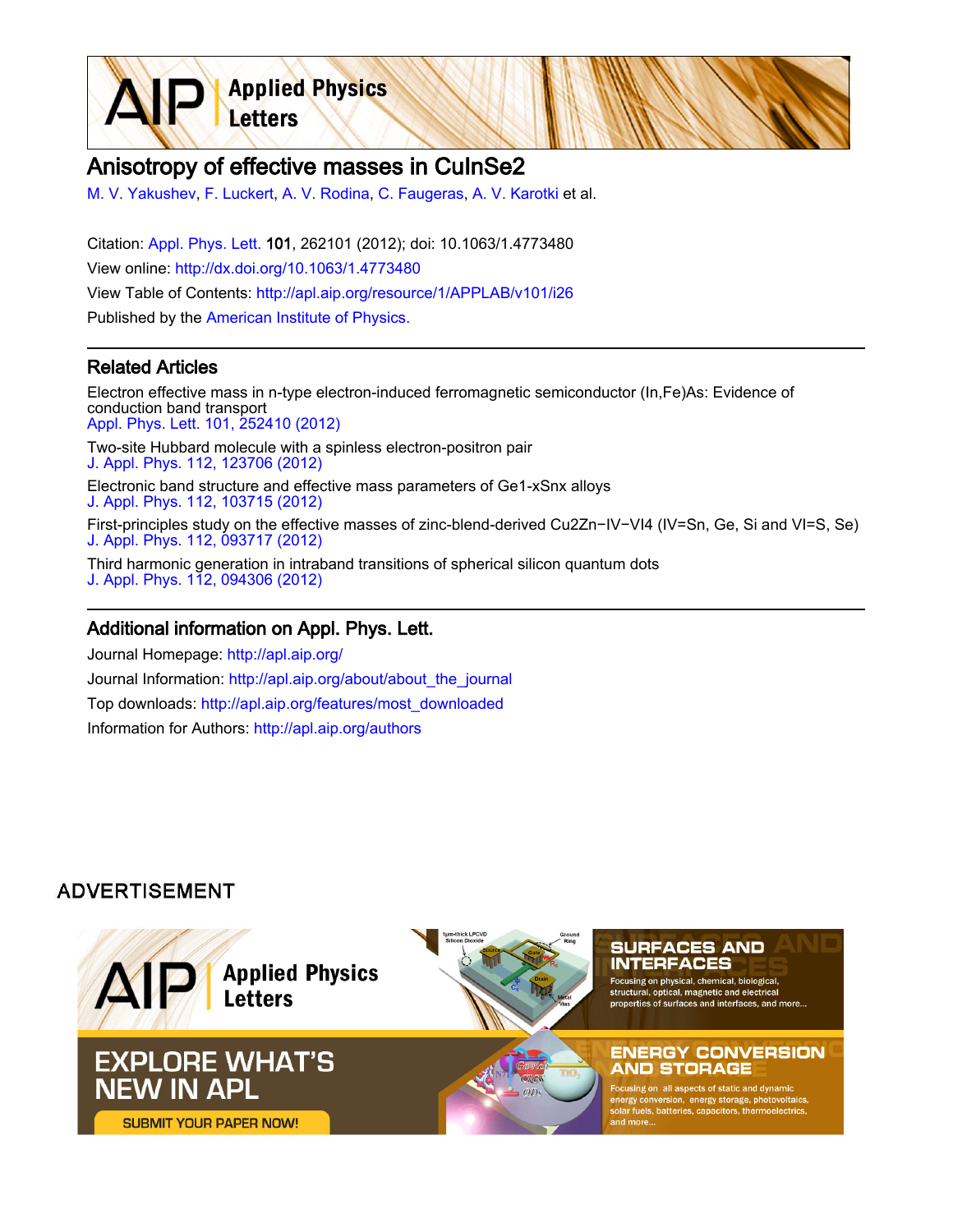

# Anisotropy of effective masses in CuInSe<sub>2</sub>

M. V. Yakushev,  $1, a)$  F. Luckert,  $1 \text{ A}$ . V. Rodina,  $2 \text{ C}$ . Faugeras,  $3 \text{ A}$ . V. Karotki,  $4 \text{ A}$ . V. Mudryi,  $4$ and R. W. Martin<sup>1,b)</sup> <sup>1</sup>Department of Physics, SUPA, Strathclyde University, G4 0NG Glasgow, United Kingdom

<sup>2</sup>A.F. Ioffe Physico-Technical Institute, 194021 St. Petersburg, Russia

3 LNCMI, BP 166, 38042 Grenoble Cedex 9, France

4 Scientific-Practical Material Research Centre of the National Academy of Science, P.Brovki 19, 220072 Minsk, Belarus

(Received 20 November 2012; accepted 13 December 2012; published online 26 December 2012)

Anisotropy of the valence band is experimentally demonstrated in  $CuInSe<sub>2</sub>$ , a key component of the absorber layer in one of the leading thin-film solar cell technology. By changing the orientation of applied magnetic fields with respect to the crystal lattice, we measure considerable differences in the diamagnetic shifts and effective g-factors for the A and B free excitons. The resulting free exciton reduced masses are combined with a perturbation model for non-degenerate independent excitons and theoretical dielectric constants to provide the anisotropic effective hole masses, revealing anisotropies of 5.5 (4.2) for the A (B) valence bands.  $\odot$  2012 American Institute of Physics. [\[http://dx.doi.org/10.1063/1.4773480\]](http://dx.doi.org/10.1063/1.4773480)

 $CuInSe<sub>2</sub>$  is a direct band gap semiconductor used in the absorber layers of solar cells currently holding the efficiency record  $(20\%)$  for thin-film photovoltaic  $(PV)$  devices. Although the gap between this value and the theoretical limit of 30% (for a single-junction solar cell) is large, it also demonstrates the great potential for improvements of this technology. An important prerequisite for this advance is the understanding of fundamental electronic properties such as the energy-wave vector  $(E - k)$  dispersion relations, which define the charge carrier effective masses. Their values and anisotropy have a profound influence on essential technological parameters: conductivity, charge carrier mobility, densities of states, and subsequently on the performance of electronic devices.<sup>[2](#page-4-0)</sup>

The carrier effective masses and their anisotropy can be experimentally determined from the diamagnetic shift rates of free exciton lines in optical spectra, when magnetic fields (B) are applied along different crystallographic directions, whereas splitting of the lines can clarify exciton effective g-factors, which are vital for understanding the valence band and defect properties.<sup>[3,4](#page-4-0)</sup> Resolving free excitons corresponding to different valence sub-bands is essential for a separate analysis of each band.<sup>[4](#page-4-0)</sup>

CuInSe<sub>2</sub> has a  $D_{2d}$  point-group chalcopyrite structure, which can be derived from the sphalerite structure of its binary analogue ZnSe by the ordered substitution of Zn by either Cu or In. The Se atoms then have two different pairs of bonds (Cu-Se and In-Se) resulting in a uniaxial tetragonal distortion of the ZnSe cubic lattice. Therefore, the chalcopyrite unit cell is doubled in one distinguished direction  $(z)$ . In CuInSe<sub>2</sub>, the  $c$  lattice parameter along this direction is slightly longer than double that of the  $a$  lattice parameter in a perpendicular  $(x \text{ or } y)$  direction. A small negative tetragonal distortion  $\tau = (1 - c/2a)$  (approximately  $-0.5\%$  in the

studied samples) with the spin-orbit interaction, splits the triply degenerated valence band into the three sub-bands A, B, and C.

 $CuInSe<sub>2</sub>$  has been studied for more than 40 years and although some essential knowledge was gained during the early excitonic studies,<sup>[5](#page-4-0)</sup> progress has been slowed down by a lack of high-quality single crystals. In part, this is a consequence of the complexity of the CuInSe<sub>2</sub> phase diagram. Very few reports have demonstrated resolved A and B free exciton  $(FX_A, FX_B)$  lines in the photoluminescence  $(PL)$ spectra.<sup>[6,7](#page-4-0)</sup> Only recently has the width of the excitonic features become sufficiently narrow to usefully apply magneto-photoluminescence (MPL).<sup>[8](#page-4-0)</sup>

The presence of a high degree of anisotropy for the hole effective mass was shown experimentally in uniaxial direct bandgap wurtzite semiconductors GaN.<sup>[9](#page-5-0)</sup> Such anisotropy has not, as yet, been experimentally demonstrated for any chalcopyrite material although studied theoretically.<sup>[10](#page-5-0),[11](#page-5-0)</sup> In Refs. [12](#page-5-0) and [13,](#page-5-0) values for the hole effective masses were determined experimentally in non-oriented CuInSe<sub>2</sub>. These values are different significantly from each other. In addition, since A- and B-free excitons were not resolved in the optical spectra, the quality of the CuInSe<sub>2</sub> samples used for these measurements is questionable suggesting a necessity for further studies of the hole masses and their anisotropies. Neither experimentally nor theoretically determined estimates of the g-factors for CuInSe<sub>2</sub> have so far been reported.

In this letter, we report data from high-quality  $CuInSe<sub>2</sub>$ single crystals that quantify the anisotropy of the valence band for the first time in a material with chalcopyrite symmetry. We demonstrate a considerable difference between the rates of diamagnetic shifts for  $FX_A$  in magnetic fields along  $(B/\ell)$  and perpendicular  $(B \perp z)$  to the tetragonal crystallographic direction z, and a smaller difference of the inverted character for the diamagnetic shifts of  $FX_B$ . The anisotropic FX reduced masses result in a large anisotropy of the A and B sub-band effective hole masses, calculated assuming an experimental value of the effective electron

a)Author to whom correspondence should be addressed. Electronic mail: [michael.yakushev@strath.ac.uk](mailto:michael.yakushev@strath.ac.uk).

b[\)r.w.martin@strath.ac.uk.](mailto:r.w.martin@strath.ac.uk)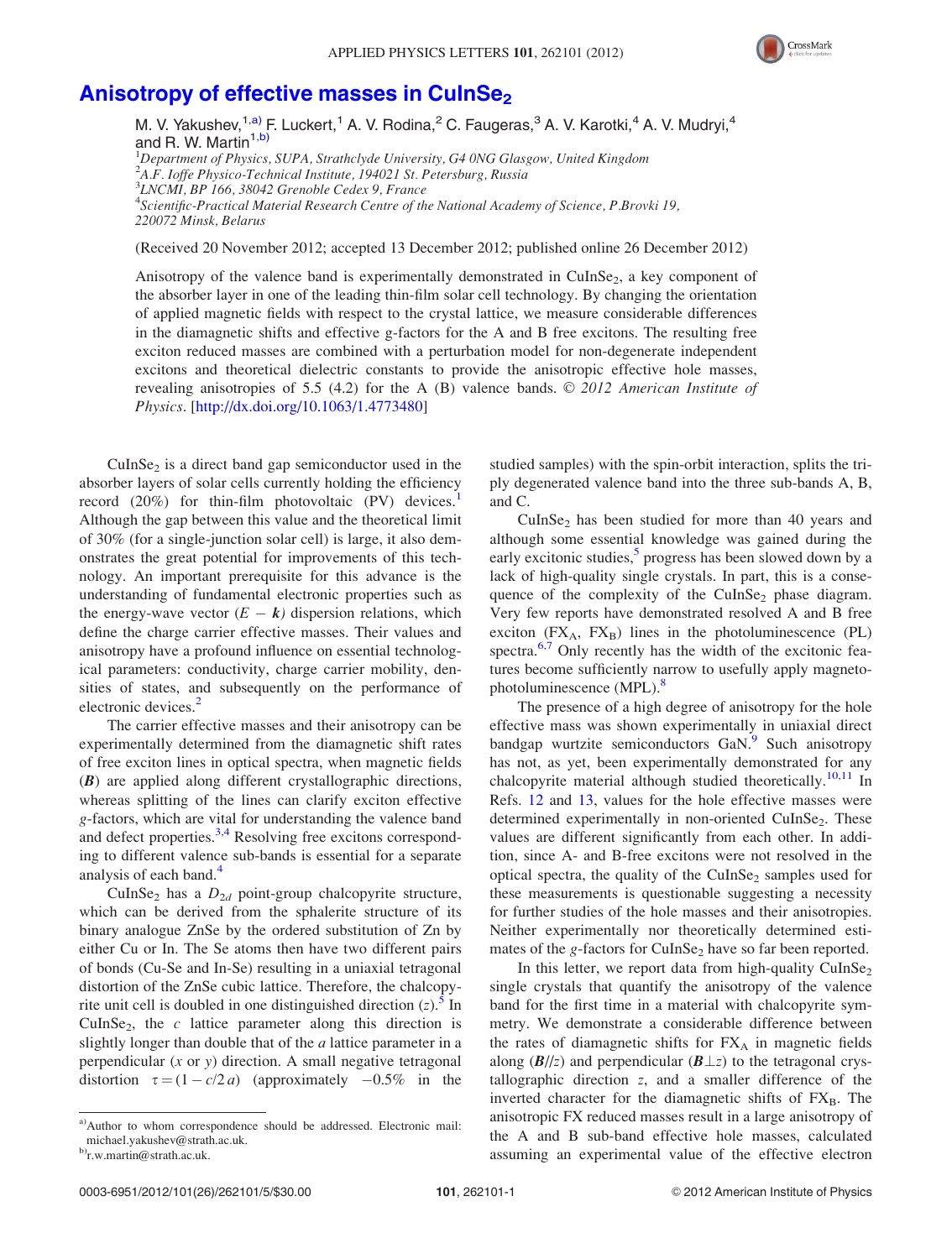<span id="page-2-0"></span>mass  $m_e$  combined with a theoretically predicted anisotropy. Anisotropic A and B FX effective g-factors are also estimated.

We grew bulk single crystals of  $CuInSe<sub>2</sub>$  by the vertical Bridgman technique. $14$  The elemental composition of the crystals, as measured by energy dispersive X-ray analysis, was close to the ideal stoichiometry (Cu: 24.9, In: 24.9, and Se: 50.2 at. %). We established the orientation of the three main cubic structure crystallographic axes  $\langle 100 \rangle$ ,  $\langle 010 \rangle$ , and  $\langle 001 \rangle$  (x, y, and z, respectively) of the samples by analysis of x-ray Laue patterns. Cleaved surfaces of the crystals were examined by PL at 4.2 K. We performed MPL measurements by employing the 514 nm line of an  $Ar<sup>+</sup>$  laser as an excitation source and using an InGaAs array detector. In all the experiments, the propagation direction  $K$  of the laser beam was perpendicular to the tetragonal direction, z,  $(K \perp z)$  and parallel to the x-axis  $(K//x)$ . The spectral resolution was 0.14 meV and the accuracy of the spectral line positions was about 0.2 meV. Magnetic fields up to 13 T were generated by a resistive magnet in the Laboratoire National des Champs Magnétiques Intenses. More details on the experimental set ups are provided in Refs. [8](#page-4-0) and [28.](#page-5-0)

The evolution of the near band edge PL spectra under the influence of magnetic fields applied along the  $x$ - and z-directions of the crystalline lattice is shown in Figs.  $1(a)$ and 1(b), respectively. These spectra reveal several sharp and well resolved lines associated with  $FX_A$  and  $FX_B$  free excitons (full width at half maximum of 1.4 meV (Ref. [7](#page-4-0)) at zero magnetic field) as well as the M1 and M2 bound exci-tons.<sup>[6–8](#page-4-0)</sup> This letter focuses on  $FX_A$  and  $FX_B$ , occurring at 1.0417 eV and 1.0453 eV at zero magnetic field. As seen in Fig. 1, the application of magnetic fields results in non-linear energy shifts of the spectral positions of both the A and B excitonic lines. The PL spectra, measured for  $\bm{B}$  applied along the x and y directions  $(B \perp z)$ , reveal the same rate of shift. However, for the  $B/\sqrt{z}$  orientation, the rate is significantly greater, as shown in Fig. 1(c) for  $B = 13$  T, confirming that CuInSe<sub>2</sub> is a uniaxial anisotropic crystal and  $z$ -axis is the tetragonal direction of the lattice. Fig. 1 shows that  $FX_A$ splits into two lines for each of the three orientations. This splitting and shift from the 0 T position is smaller for  $B \perp z$ , whereas for  $B\!/\!z$  these are considerably greater. The magnetic field dependencies of the spectral positions of the FXA and  $FX_B$  for the  $B\perp z$  and  $B\parallel/z$  orientations are plotted in Figs.  $2(a)$  and  $2(b)$ , respectively.

The considerable difference in the non-linear shifts of the FX<sub>A</sub> for the  $B \perp z$  and  $B/\vert z$  orientations is apparent, indicating a high degree of the anisotropy of the  $FX_A$  reduced mass.<sup>[3,4](#page-4-0)</sup> The difference between the  $FX_B$  diamagnetic shifts for the two orientations is much smaller and is inverted with respect to  $FX_A$ . The inverted character of the B anisotropy can be better seen in Fig.  $2(c)$ , which shows how the difference between the spectral positions of the mid-points of the  $FX_A$  and  $FX_B$  doublets changes with the magnetic field strength. For  $FX_A$ , the difference is negative indicating that the parallel component of the diamagnetic shift is greater than the perpendicular one, whereas for  $FX_B$  the difference is small and positive indicating that the parallel component is slightly smaller than the perpendicular one.

For weak magnetic fields, the dependence of the exciton energy  $E_{exc}$  on the magnetic field strength B can be described in terms of a combination of linear Zeeman and quadratic diamagnetic shifts:

$$
E_{exc}(B) = E_{exc}(0) \pm \frac{1}{2} g \mu_B B + c_d B^2, \qquad (1)
$$



FIG. 1. Evolution of the PL spectra of the free A, B, and M1–M2 bound excitons in CuInSe<sub>2</sub> for magnetic fields **B** from 0 to 13 T at  $\mathbf{B} \perp z$  (a) and  $\mathbf{B}/|z|$ (b). A comparison of the PL spectra at 13 T for  $B/\sqrt{x}$ ,  $B/\sqrt{y}$ , and  $B/\sqrt{z}$  (c). The light propagation direction is  $K/\ell x$  ( $K \perp z$ ).



FIG. 2. Dependencies of the A and B exciton spectral positions on the magnetic field strength for  $B \perp z$  (a) and  $B/\frac{z}{z}$  (b). Symbols are experimental data, solid lines are curves calculated using Eq. (1). Difference between the FXA and FX<sub>B</sub> doublet mid-points for the  $B \perp z$  and  $B/\ell z$  orientations (c).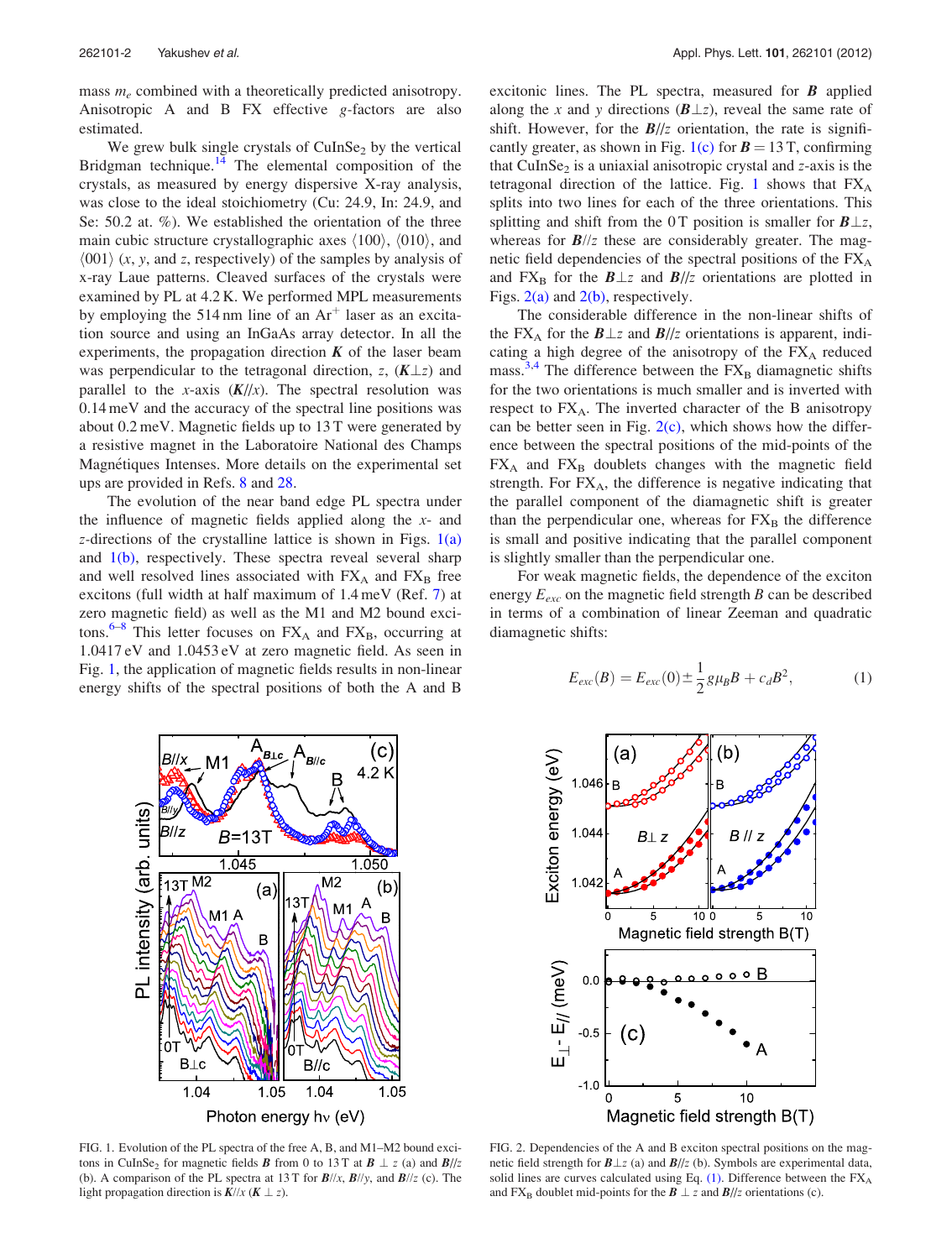<span id="page-3-0"></span>where g is the effective Lande factor of the exciton,  $\mu_B = e\hbar/$  $(2m_0c)$  is the Bohr magneton (*e* is the positive electron charge, c the speed of light, and  $m_0$  is the free electron mass), and  $c_d$  is the diamagnetic shift rate. The linear Zeeman term depends on the projection of the total exciton spin on the direction of the magnetic field and can be either positive or negative, whereas the quadratic diamagnetic shift term results from deformations of the relative motion of the electron and hole, induced by Lorentz forces is always positive<sup>[2](#page-4-0)</sup> and proportional to the square of the exciton Bohr radius in the plane perpendicular to the direction of the field **B**. For the ground state electron in a hydrogen atom, the diamagnetic rate is isotropic and given by,  $c_d^0 = 1/2 \mu B^2/Ry$  $\approx 1.232 \times 10^{-10} \text{ eV T}^{-2}$ , where  $Ry = m_0 e^4/(2\hbar^2)$  is the hydrogen Rydberg energy of 13.6 eV.

The weak magnetic field limit for isotropic excitons can be determined by evaluating  $\beta = \hbar \Omega/(2Ry^*)$ , where  $\Omega = eB/(\mu c)$  and  $Ry^* = Ry\mu/(m_0\epsilon^2)$  are the exciton cyclotron frequency and effective Rydberg energy, respectively,  $\varepsilon$  is the static dielectric constant and  $\mu$  the exciton reduced mass. For  $\beta \ll 1$ , the fields are below the weak field limit, Coulomb forces dominate and the magnetic field can be treated as a perturbation. In anisotropic materials, the values of the exciton reduced masses as well as the dielectric constants are anisotropic, while the exciton binding energy is not necessarily equal to  $Ry^*$ <sup>[3,4,](#page-4-0)[9,11](#page-5-0)</sup> Nevertheless, we take for the estimation of  $Ry^* = E_b = 8.5$  meV, the exciton binding energy from Ref. [8](#page-4-0), and  $\mu = 0.08m_0$ , calculated for the electron  $m_e = 0.09m_0$  (Ref. [16\)](#page-5-0) and hole  $m_h = 0.73m_0$  (Ref. [12\)](#page-5-0) effective masses. With these parameters, we estimate the weak field limit to be valid up to approximately 7 T. We have fitted the experimental spectral positions of  $FX_A$  and  $FX_B$  at magnetic fields **B** varying from zero up to 7 T using Eq.  $(1)$ , as shown in Figs.  $2(a)$  and  $2(b)$  for magnetic field oriented  $B \perp z$  and  $B/\nvert z$ , respectively. At greater fields, the quadratic functions exceed the experimental energies indicating that the weak field approximation is no longer valid. Table I shows fitted values of the perpendicular and parallel components of the adjustable parameters,  $c_d$  and g, which are anisotropic for both  $FX_A$  and  $FX_B$ . The  $g_{\perp}$  and  $g_{\parallel}$  are the components of the excitonic effective g-factor. Their analysis will be reported elsewhere.

Perturbation theories, developed for anisotropic excitons in biaxial $4$  and uniaxial<sup>[3](#page-4-0)</sup> crystals (neglecting the interaction between A and B valence subbands), predict that anisotropies of the diamagnetic shift rates are solely determined by that of the excitonic reduced masses  $\mu_{//}$  and  $\mu_{\perp}$  for the lattice directions parallel and perpendicular to  $z^{3,4}$  $z^{3,4}$  $z^{3,4}$ 

$$
c_{d//} = \frac{\mu_B^2 m_0^2}{2Ry^* \mu_{\perp}^2}, \quad c_{d\perp} = \frac{\mu_B^2 m_0^2}{2Ry^* \mu_{\perp} \mu_{//}}.
$$
 (2)

TABLE I. The experimental values of the diamagnetic shift rates  $c_d$  and absolute values of the exciton effective g-factors,  $|g|$ , for  $FX_A$  and  $FX_B$ , measured for  $B \perp z$  and  $B/\!z$ .

| Orientation                                                                                                  | $A,(B\perp z)$ | A,(B//z) | $B_0(B\perp z)$ | $B_2(B/2)$ |
|--------------------------------------------------------------------------------------------------------------|----------------|----------|-----------------|------------|
| $c_d (eV \cdot T^{-2}) \times 10^{-5}$ $2.45 \pm 0.02$ $3.19 \pm 0.02$ $2.39 \pm 0.01$ $2.31 \pm 0.01$<br> g | 1.27           | 1.56     | 1.23            | 1.01       |

Expressions for the averaged values of the exciton reduced mass  $\mu$  and static dielectric constant  $\varepsilon$  entering the expression for  $Ry^*$  in Eq. (2) depend on the choice of the zero approximation in different perturbation models. In Ref.  $4$ ,  $Ry^*$  is calculated using

$$
\frac{1}{\mu} = \frac{\varepsilon}{3} \left( \frac{2}{\mu_{\perp} \varepsilon_{\perp}} + \frac{1}{\mu_{//} \varepsilon_{//}} \right), \quad \varepsilon = (\varepsilon_{//} \varepsilon_{\perp}^2)^{1/3}.
$$
 (3)

Then, the  $\mu_{\perp}$  and  $\mu_{//}$  for FX<sub>A</sub> and FX<sub>B</sub> can be found as

$$
\chi = \frac{\mu_{\perp}}{\mu_{//}} = \frac{c_{d\perp}}{c_{d//}}, \quad \frac{\mu_{\perp}}{m_0} = \left(c_d^0 \varepsilon^2 \frac{2 + \chi \eta}{3 \eta^{1/3} c_{d//}}\right)^{1/3},\qquad(4)
$$

where  $\eta = \varepsilon_1/\varepsilon_1$  is the anisotropy of static dielectric constants. Literature values of the dielectric constant in  $CuInSe<sub>2</sub>$ reveal significant scatter from 9.3 (Ref. [12\)](#page-5-0) to 16 (Ref. [17](#page-5-0)). Therefore, the theoretical values of  $\varepsilon_1 = 11.0$  and  $\varepsilon_{ij} = 10.3$ (Ref. [10\)](#page-5-0) have been taken to calculate  $\mu_{//}$  and  $\mu_{\perp}$  using Eqs.  $(2)$ –(4). The calculated reduced masses are shown in Table II. The reduced masses of excitons, determined from optical measurements in polar lattices, are polaron reduced values  $\mu_p$ , which include carrier interaction with phonons.<sup>2</sup> A significant difference between  $\mu_{p\perp}$  and  $\mu_{p\parallel}$  for the FX<sub>A</sub> reduced mass manifests its anisotropic nature indicating that  $\mu_{p/}(A)$  is its heavier component. The anisotropy of the  $FX_B$  is smaller and inverted to that of  $FX_A$  with  $\mu_{p}/(B)$  being the lighter component. Exciton effective Rydbergs  $Ry^*(A)$  and  $Ry^*(B)$ are calculated to be 9.5 and 9.9 meV, respectively, and are larger than but in satisfactory agreement with the binding energies  $E_b$  of 8.5 and 8.4 meV determined from the A and B exciton excited state spectral positions.<sup>8</sup> The band anostropy parameters<sup>[11](#page-5-0)</sup>  $\gamma = \varepsilon_{\perp} \mu_{\perp}/(\varepsilon_{\ell}/\mu_{\ell})$  are 0.82 and 1.11 for the A and B excitons, respectively. For such anisotropy, the perturbations theories are in very good agreement with more rigorous treatment of the anistropy.<sup>[11](#page-5-0)</sup>

We now calculate values for the hole effective masses  $m_h$  using the measured FX reduced masses and literature electron effective masses. The conduction band dispersions in CuInSe<sub>2</sub>, calculated by Persson<sup>[10](#page-5-0)</sup> using a full-potential linearised augmented plane wave method, suggest a small anisotropy which is quite consistent with the experimental data  $m_e = 0.09m_0$  (Ref. [16\)](#page-5-0) is isotropic within the experimental errors of  $\pm 0.01m_0$ . Two more recent experimental measurements of  $m_e$  in non-oriented CuInSe<sub>2</sub>, from the Shubnikov-de Haas effect  $0.08m_0$  (Ref. [19\)](#page-5-0) and the Hall coefficient temperature dependence  $0.09m_0$ <sup>[20](#page-5-0)</sup> are also in good agreement with the theoretical estimates.<sup>[10](#page-5-0)</sup> Thus,  $m_e = 0.09m_0$  (Ref. [16\)](#page-5-0) with a small, anisotropy, can be considered to be reliable. As it is determined by Faraday rotation measurements, this value is a high-frequency (bare conductive band) mass  $m_e$ <sup>[21](#page-5-0)</sup> whereas

TABLE II. Reduced polaron  $\mu_p$  masses and effective Rydbergs  $Ry^*$  of the A and B excitons.

| Exciton | $\mu_{p}/m_0$     | $\mu_{p\perp}/m_0$ | $\mu_p/m_0$       | $Ry^*$ (meV) |
|---------|-------------------|--------------------|-------------------|--------------|
| А       | $0.097 \pm 0.003$ | $0.074 \pm 0.003$  | $0.081 \pm 0.003$ | 9.5          |
| B       | $0.083 \pm 0.003$ | $0.086 \pm 0.003$  | $0.084 \pm 0.003$ | 9.9          |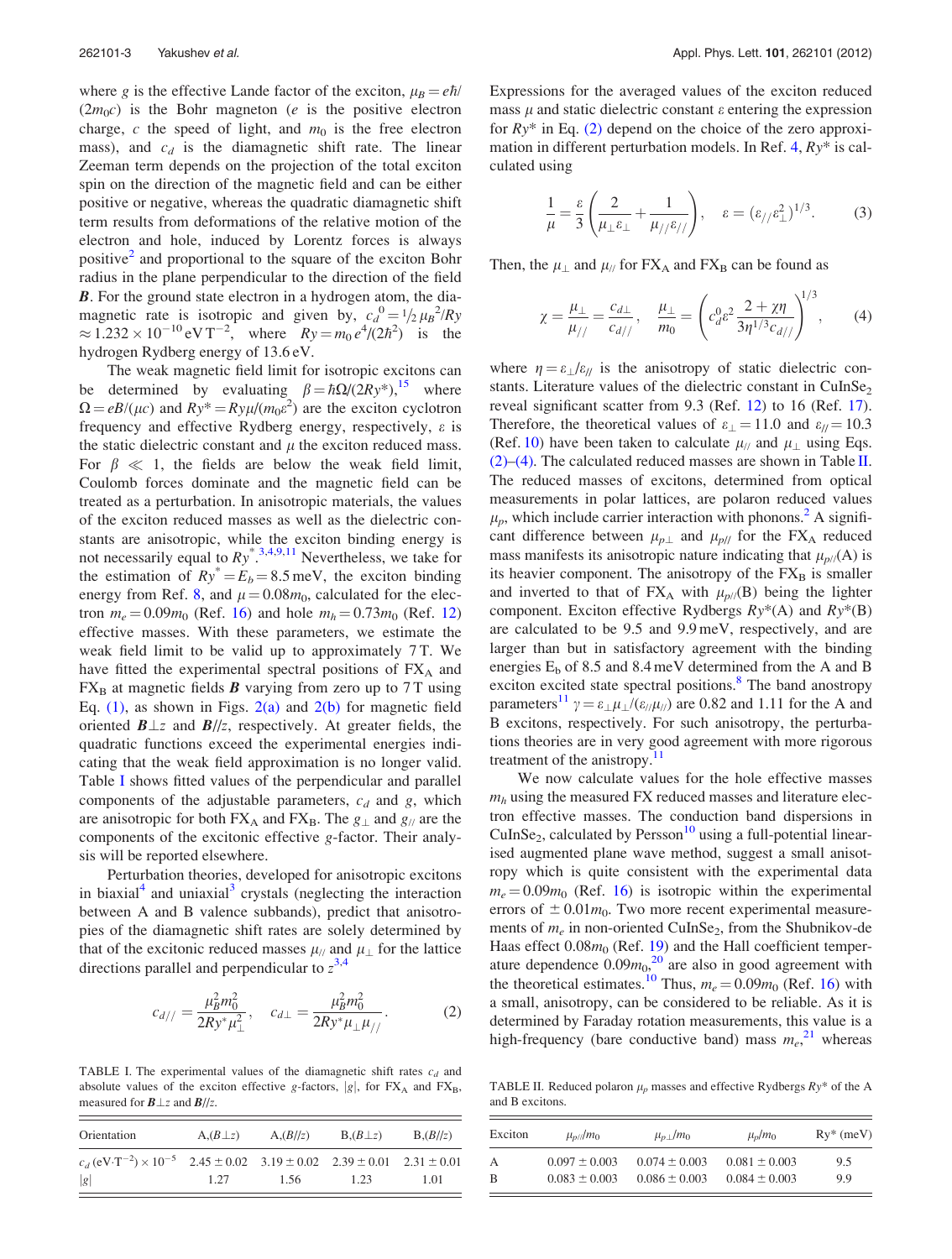<span id="page-4-0"></span>our MPL data require the use of the electron effective polaron masses  $m_{e,hp} \approx (1+\alpha_{e,h}/6)m_{e,h}^2$  which are slightly heavier due to carrier interaction with optical mode phonons in polar lattices. Any possible anisotropy of the Fröhlich carrier coupling constants is neglected to give  $\alpha_e = 0.202$  and  $\alpha_h$  = 0.524, respectively, for both FX<sub>A</sub> and FX<sub>B</sub> assuming a longitudinal optical (LO) phonon energy of 29 meV (Ref. [22\)](#page-5-0) and theoretical anisotropic components of the high-frequency dielectric constant  $\varepsilon_{\infty\perp}$  = 8.2 and  $\varepsilon_{\infty/}/$  7.8.<sup>10</sup> In our calculations, we have used values of the electron effective polaron masses as  $m_{e\perp p} = 0.090m_0$  and  $m_{e\parallel p} = 0.101m_0$  determined by the renormalization of the bare conduction band mass components  $m_{e\perp} = 0.087m_0$  and  $m_{e\parallel} = 0.097m_0$ , which were constrained to average to give  $m_e = (m_{e/1}/m_{e\perp}^2)^{1/3} = 0.09 m_0$ (the DOS value) in agreement with the experiment, $16$  as well as the theoretically predicted anisotropy  $m_{e\perp}/m_{e\parallel} = 1.125^{10}$  $m_{e\perp}/m_{e\parallel} = 1.125^{10}$  $m_{e\perp}/m_{e\parallel} = 1.125^{10}$ Calculations using experimental  $\varepsilon$  reported in Refs. [17](#page-5-0) and [18](#page-5-0) resulted in negative values of the hole masses. One of the possible reasons for it might be the neglectance of the A and B exciton coupling as the spectral splitting of  $FX_A$  and  $FX_B$  $(3.6 \,\text{meV})$  is significantly smaller than  $Ry^*(A)$  and  $Ry^*(B)$ . For a more rigorous treatment such as a coupling should be taken into account, as it was done for  $GaN$ .<sup>9</sup> What is more, the use of the consistent expressions and experimental data for diamagnetic shift rates and exciton binding energies would allow to determine the full set of the exciton residue masses and dielectric constants simultaneously. This would be the subject of the future work.

Table III shows the perpendicular and parallel polaron mass components of the A and B holes,  $m_{Ap}$  and  $m_{Bp}$ , as well as the bare A and B valence sub-band masses  $m_A$  and  $m_B$ . Four decimal places were retained through the calculations and then the answers were rounded to three decimal places. The DOS value of the bare A-hole mass  $m^*_{A} = 0.701 m_0$  is in good agreement with  $0.73m_0$  (Ref. [12](#page-5-0)) and a separate effective hole mass for the A exciton  $0.71m_0$ , estimated by Neumann et al.<sup>[23](#page-5-0)</sup> using a theoretical approach developed for isotropic bands.<sup>[24](#page-5-0)</sup> Our B hole masses are significantly greater than the  $0.092m_0$ <sup>[23](#page-5-0)</sup> estimated by the same approach. The hole masses calculated by  $Persson<sup>10</sup>$  $Persson<sup>10</sup>$  $Persson<sup>10</sup>$  are smaller than those determined in this study as well as those measured experimentally in Refs. [12](#page-5-0) and [23](#page-5-0). Our anisotropy of the A valence band  $(m_{A//} / m_{A+} = 5.5)$  is in reasonable agreement with the theoretically predicted value of  $4.7<sup>10</sup>$  $4.7<sup>10</sup>$  $4.7<sup>10</sup>$  The B valence band anisotropy is inverted and smaller than that for the A band as theoretically predicted,<sup>[10](#page-5-0)</sup> although its value  $m_{B\perp}/m_{B\parallel} = 4.2$  is double the theoretical prediction of 2.1.

CuInSe<sub>2</sub> is similar to wurtzite semiconductors<sup>[9](#page-5-0)</sup> in that the effective masses in each of the three valence subbands can be expressed using components of the effective  $kp$  Hamiltonian and splittings between these subbands. $^{25}$  Although the anisotropy is caused by the crystal field distortion, the theory

TABLE III. Polaron and bare effective masses of the A- and B-band holes  $(m_A \text{ and } m_B)$  as well as the DOS hole masses for these bands  $(m^*_{A} \text{ and } m^*_{B})$ .

| $m_h/m_0$   | $m_{AII}$ | $m_{A\perp}$ | $m^*_{A}$ | $m_{BII}$ | $m_{B+}$ | $m^*{}_B$ |
|-------------|-----------|--------------|-----------|-----------|----------|-----------|
| $m_{\rm p}$ | 2.384     | 0.437        | 0.770     | 0.464     | 1.960    | 1.213     |
| Bare        | 2.176     | 0.399        | 0.702     | 0.423     | 1.789    | 1.106     |

predicts that the A hole mass anisotropy does not depend on the crystal field value  $\Delta_{cf}$ , which in CuInSe<sub>2</sub> is very small (about  $5 \text{ meV}$ ). The B hole effective mass anisotropy should also be almost independent of  $\Delta_{cf}$  if it is much smaller than the spin-orbit interaction  $\Delta_{so}$ , which is the case for CuInSe<sub>2</sub> as reflected by the A–B and A–C exciton splitting differences.<sup>5</sup> The theory also predicts inversion of the B hole anisotropy with respect to that of the A hole, as observed in our experiment.

Recently reported  $c_d = 2.7 \times 10^{-5} \text{ eV} \cdot \text{T}^{-2}$  for FX<sub>A</sub> and  $c_d = 2.4 \times 10^{-5}$  eV $\cdot$ T<sup>-2</sup> for FX<sub>B</sub> in non-oriented CuInSe<sub>2</sub> single crystals using  $MPL<sup>26</sup>$  $MPL<sup>26</sup>$  $MPL<sup>26</sup>$  are in good agreement with the values shown in Table [I.](#page-3-0) Hole masses and  $c_d$  of  $FX_A$  were also recently measured from MPL spectra for non-oriented single crystals of CuInS<sub>2</sub> (Ref. [27\)](#page-5-0) and CuGaSe<sub>2</sub>.<sup>[28](#page-5-0)</sup> In CuInS<sub>2</sub>  $c_d = 4.5 \times 10^{-6}$  eV $\cdot$ T<sup>-2</sup>, calculated for FX<sub>A</sub> using the low field approximation, is significantly smaller than that found in CuInSe<sub>2</sub> and can be explained by a smaller Bohr radius  $a_B = 3.8$  nm of  $FX_A$  in CuInS<sub>2</sub>.<sup>[27](#page-5-0)</sup> In CuInSe<sub>2</sub>, both the  $FX_A$  and  $FX_B$  exciton  $a_B$  are 8.5 nm.<sup>8</sup> In CuGaSe<sub>2</sub> the estimated  $c_d = 9.82 \times 10^{-6}$  eV T<sup>-2</sup> for FX<sub>A</sub> falls between those for CuInSe<sub>2</sub> and CuInS<sub>2</sub> in accordance with its intermediate value of  $a_B = 5.1$  nm.<sup>28</sup>

In conclusion, the diamagnetic shifts of the A and B free exciton lines in the photoluminescence spectra of  $CuInSe<sub>2</sub>$ single crystals reveal a considerable difference for magnetic fields applied perpendicular and parallel to the tetragonal direction z of the chalcopyrite lattice, providing an experimental demonstration of valence band anisotropy in  $CuInSe<sub>2</sub>$ . The exciton reduced masses are calculated within the low field approximation assuming theoretical anisotropic dielectric constants and using a first order perturbation model for non-degenerate independent excitons. The A free exciton reduced mass demonstrates a strongly anisotropic nature whereas the anisotropy of the B free exciton reduced mass is weaker and inverted with respect to the orientation. Effective hole masses of  $m_{A//} = 2.176m_0$  and  $m_{A\perp} = 0.399m_0$  for the A, as well as  $m_{B/}/ = 0.423 m_0$ ,  $m_{B\perp} = 1.789 m_0$  for the B valence sub-bands are estimated assuming literature experimental effective electron masses combined with a small theoretical anisotropy. The determined effective g-factors are strongly anisotropic for both the A and B excitons.

This work was supported by the EPSRC, Royal Society, Materials in Engineering (4.5.01), BCFR (F11MC-021), RFBR (10-03-96047 and 11-03-00063), and EC-EuroMagNetII-228043.

1 P. Jackson, D. Hariskos, E. Lotter, S. Paetel, R. Wuerz, R. Menner, W. Wischmann, and M. Powalla, [Prog. Photovoltaics](http://dx.doi.org/10.1002/pip.1078) 19, 894 (2011).

- <sup>2</sup>C. F. Klingshirn, Semiconductor Optics (Springer-Verlag, 1995).
- $R^3R$ . G. Wheeler and J. O. Dimmock, *[Phys. Rev.](http://dx.doi.org/10.1103/PhysRev.125.1805)* 125, 1805 (1962).
- <sup>4</sup>S. Taguchi, T. Gota, M. Takeda, and G. Kido, *[Phys. Soc. Jpn.](http://dx.doi.org/10.1143/JPSJ.57.3256)* 57, 3256 (1988).
- <sup>5</sup>J. L. Shay and J. H. Wernick, Ternary Chalcopyrite Semiconductors-Growth, Electronic Properties, and Applications (Pergamon, 1975).
- <sup>6</sup>S. Chatraphorn, K. Yoodee, P. Songpongs, C. Chityuttakan, K. Sayavong,
- S. Wongmanerod, and P. O. Holtz, [Jpn. J. Appl. Phys., Part 2](http://dx.doi.org/10.1143/JJAP.37.L269) 37, L269 (1998).
- <sup>7</sup>F. Luckert, M. V. Yakushev, C. Faugeras, A. V. Karotki, A. V. Mudryi, and R. W. Martin, [J. Appl. Phys.](http://dx.doi.org/10.1063/1.4709448) 111, 093507 (2012).
- M. V. Yakushev, F. Luckert, C. Faugeras, A. V. Karotki, A. V. Mudryi, and R. W. Martin, [Appl. Phys. Lett.](http://dx.doi.org/10.1063/1.3502603) 97, 152110 (2010).